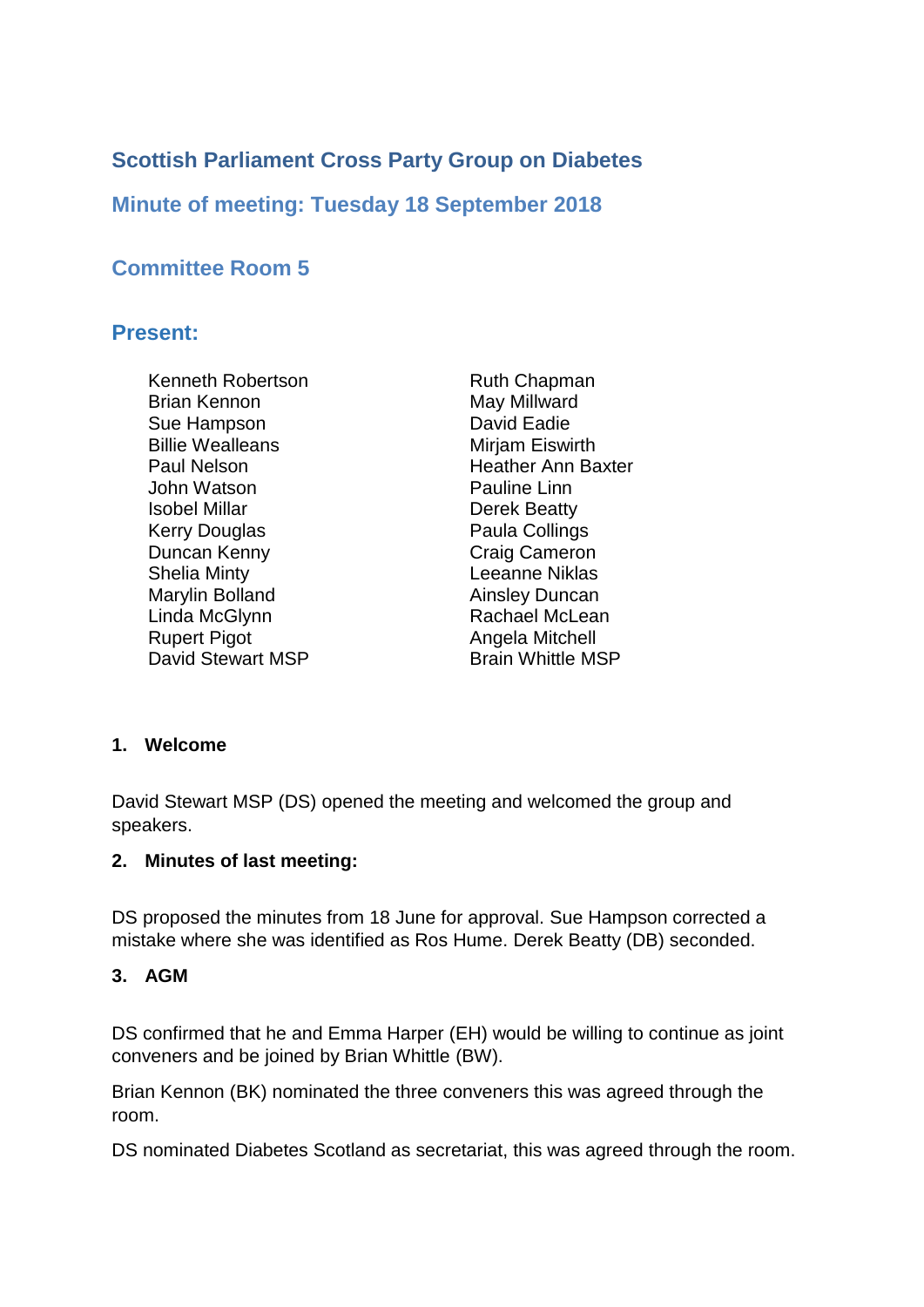### **4. Presentations:**

DS introduced Dr Kenneth Robertson (KR), recently retired paediatric consultant at NHS Greater Glasgow and Clyde (GG&C).

KR opened with the statement that there has not been a problem with being able to make progress. He used the example of Diabetter, In Holland the dutch healthcare system was problematic. A group of consultants opted out of the system with a notfor-profit clinic outside of hospital. KR and other health care professionals visited the site in Rotterdam to see their engagement with patients and families. They abolished normal transition and created a service spread over 0-25 years old. The clinic is not like a hospital and is vital for keeping patients engaged, it is based on a hub and spoke model which is similar to the West of Scotland. The main difference has been the use of technology, it is centred around the patient, they are not stuck to one supplier and have convinced insurers to take an actuarial approach to the risk and think about the future.

They are the cheapest provider in Holland and insurers believe in the system, parents and older patients have been set up as a bond. The benefit of a 0-25 service is that the longer spread means that patients do not disengage from their health care, staying with the same health care team along the corridor is vital. In Scotland we can see people disengaging in their transition and then coming back in their 30s with complications.

Glasgow has some of the best HbA1c levels in Scotland. There has been over four years of improvement in the over 15 years olds. There are three clinics a month in Yorkhill, NHS GG&C has made no moves to make this permanent. Young adult diabetes nurses have been funded but it is a struggle. In addition there is the unmet need in the psycho-social area. This is not people with diagnosed needs but about stopping problems before they happen.

In 2015 NHS GG&C publically committed to a similar 0-25 service to Diabetter for Glasgow. The clinical community and parents were very supportive. However there has been no planning. Yorkhill is to be demolished in March 2019, there are no funding models, but it is not about the funding. This is meant to be about trailblazing for the rest of Scotland. It is about breaking down the barriers between children and adult services.

### **5. Discussion**

BW asked for clarification on Yorkhill and the paediatric team: Is there no plan to move the service into the Queen Elizabeth Hospital?

KR replied the preferred option is not to be in the hospital but something close. The reason originally as to why we are in this situation was that there was no

BW came back with what is your ask?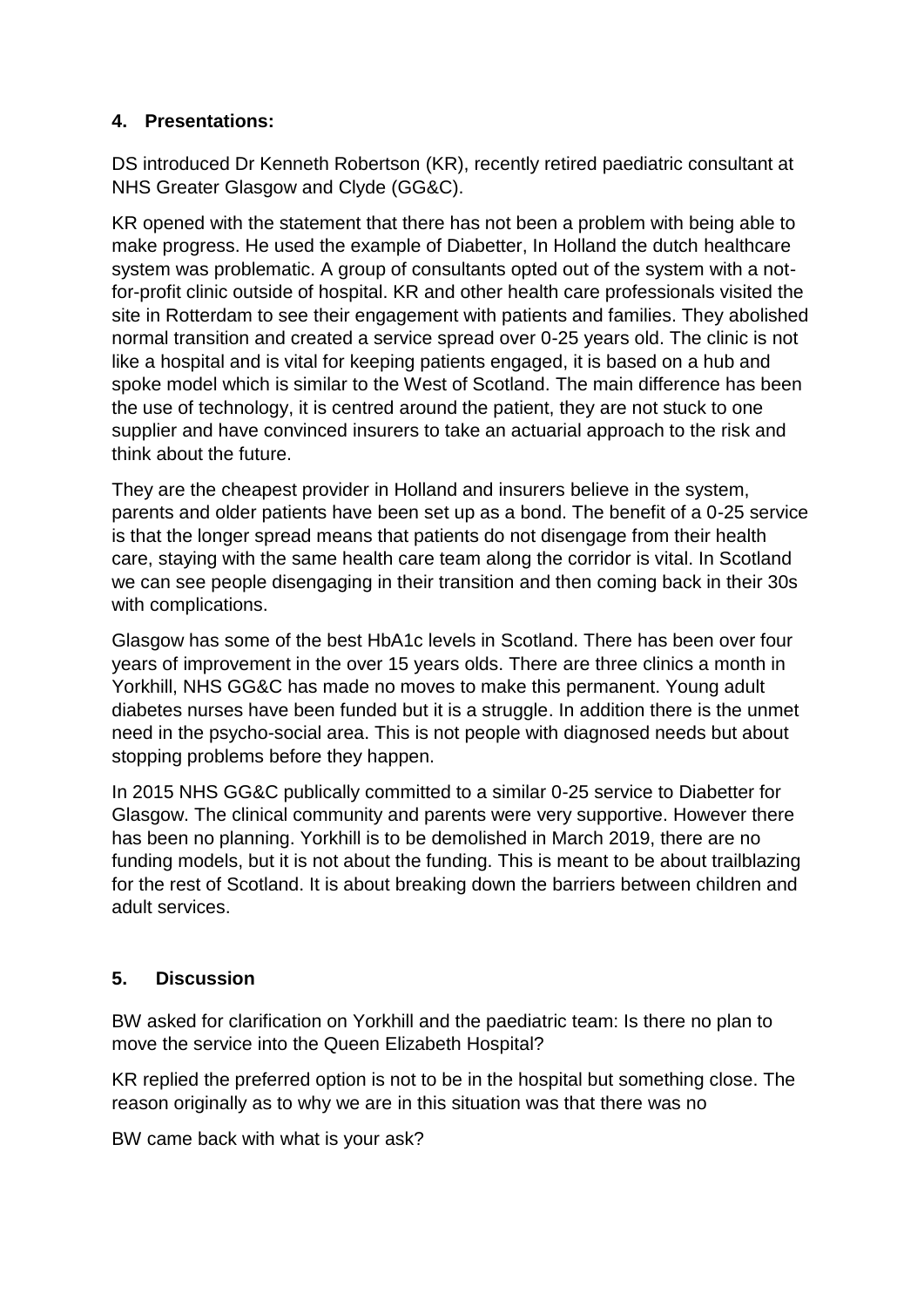KR said that there needs to be a new hub that's flexible to provide for our Type 1 children and adults.

Brian Kennon (BK), Chair of the Scottish Diabetes Group and NHS GG&C consultant, mentioned that he has been involved since the inception of the plan. The pressure is on NHS GG&C in unplanned and unscheduled care so it means that care for Long Term Conditions suffer.

BW observed that the door is wide open.

KR contextualised that the problems need to be identified and there need to be a commitment from NHS GG&C.

Rupert Pigot (RP) Asked about the size of NHS GG&C and if that would be a factor in translating this to the rest of Scotland?

KR responded that the hub and spoke model is working across most Health Boards. Patients do not like arbitrary Health Board borders. There is enough evidence to show for expertise to be concentrated within large centres, maybe three in Scotland. We have proved that this can work in NHS GG&C.

DS mentioned that in the Scottish Parliament Health and Sport Committee there have been identified issues of "postcode lottery" in accessing care. In addition we are seeing regionalisation, with Health Boards coming together.

Sue Hampson returned to what is the ask? How can patient's campaign and what for?

KR admitted that he was frustrated but saw hope in people like Angela Mitchell (AM) and BW to get Health Boards to be more imaginative. We need to stop talk about panels falling off the Queen Elizabeth Hospital every day and focus on long term health. This is a model for other conditions such as renal transplants. Young people disengage as they feel better but they must look to be more complete. Health Boards need not be afraid of failure. However timing is important and we need to ask more specific questions of NHS GG&C.

DS commented that the committee is there to be a check on the executive. All the parliamentarians on the Health and Sport Committee want to hold the health service to account. It is a extremely large organisation and is a very slow ship to turn around. Sometimes there is need to change.

Linda McGlynn (LM) asked is there are role for Integrated Joint Boards (IJBs) in this hub and spoke model?

KR responded that it hadn't been examined but that did not mean that there is not a role. We need to get the Glasgow house in order and it needs to be seen as not just Glasgow. It is a good place to start testing a new model, it does not have to be all about the location but the idea is to provide a template for the rest of Scotland to take and adapt.

AM asked if the NHS GG&C leadership will be coming to the Health and Sport Committee?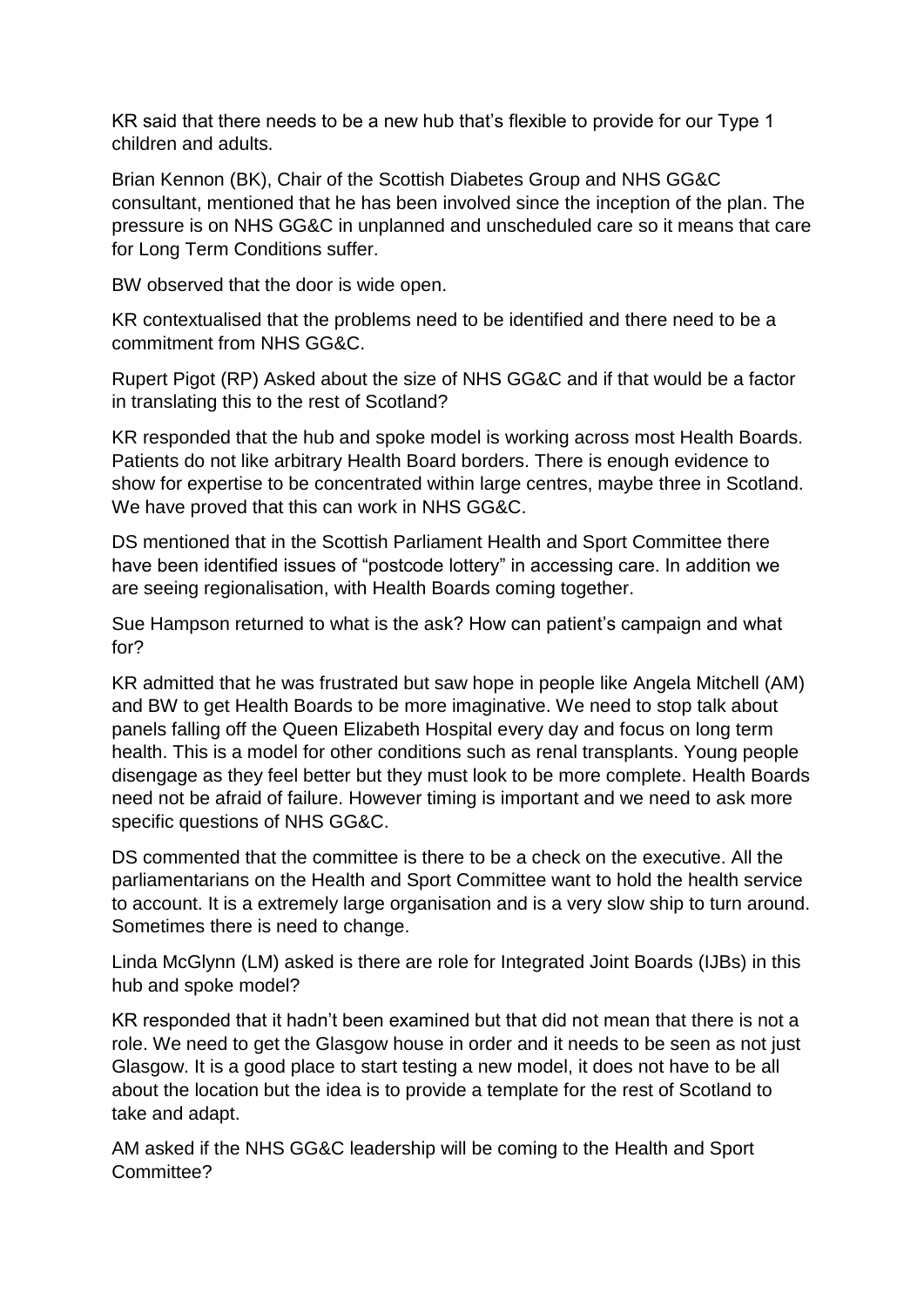DS replied that NHS GG&C had already appeared and had been a very useful session. The Health and Sport Committee meets every week and there are specific questions for each board that has been organised by the clerks of the committee and following the committee work programme.

BK interjected that it is not just NHS GG&C but how do you challenge current standards in an inclusive and supportive manner? Are there other routes to explore?

BW answered that the Petitions Committee is currently looking at Continuous Glucose Monitoring (CGM). In the first instance a petition on a 0-25 service would be a good avenue to explore. The Petitions Committee has eyes that can put it on other committee's agendas.

DS echoed this as he used to be chair of the petitions committee> in addition there is the idea that the CPG could create a report.

BW commented that it could be pushed for a member's debate to try and bring it to the chamber.

DB reflected that a few months ago he was sitting down and thinking about issues with sad stories and he came to the opinion that with 10% of the NHS budget going on diabetes care and the problem of getting new funding and avenues for clinical trials and that it is interesting what Asencia have been doing to get young people involved, we have a Prime Minister in Westminster who is Type 1, we should push this forward now, we need a full public enquiry on care for Type 1 and Type 2 diabetes. The Dutch solution is welcome and must ask for a public enquiry.

BW responded that our approach in health needs a different perspective. Look at Type 2 diabetes to be disconnected from health. In my view we need to look at a much bigger picture: Health inequality, town planning, access to fast food and alcohol.

DB added that metal health issues are associated with diabetes and can be connected to fluctuating blood glucose levels. 25 years ago he was very depressed as I was on a level of insulin 9 times more than he should have been on. He asked how can we account for this and convince Health Boards that they should try something new?

KR answered that he spent a long time thinking about the cost and there is a need to take a multi agency approach. Glasgow led the world in tackling TB and AIDS. It must encompass education, nutrition and pregnancy – the whole thing at the very least.

Leeanne Nicklas (LN) from NHS Scotland said she supported all that KR had said. There are barriers in funding physical and mental health services.

BK said that we cannot escape the idea that the Dutch model worked as it is insurance based, in England there have been similar that have brought about change. There is a large amount of money spent on diabetes – how do we find out the best way to spend it? We need to understand that cost as insurance companies are not charities, health boards will not take this on board, we need to examine why.